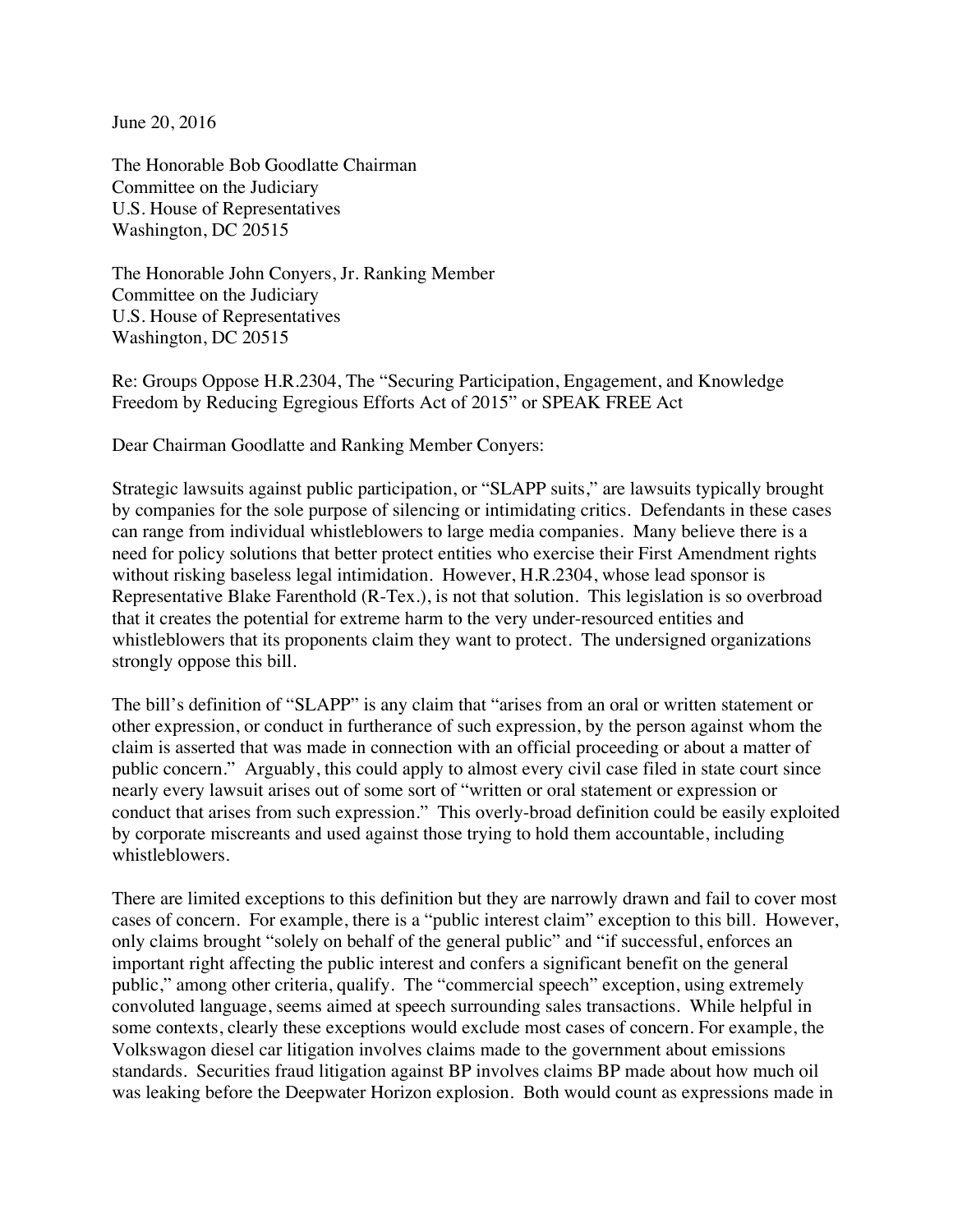connection with an official proceeding or about a matter of public concern, and neither fall within the bill's exceptions. (See attachment for examples of cases that would be covered by this bill.)

Even the few cases that would arguably fit within these narrow exceptions will experience significant costs and waste of limited resources as their case would be removed to federal court and subject to interlocutory appeal. This will cause many meritorious plaintiffs to have a lengthy, expensive detour through the federal court system before truly having their day in state court.

The bill raises additional concerns. Tort cases covered by the SPEAK FREE Act are typically state cases brought under state law. Allowing these cases to be removed to federal court deprives state courts of jurisdiction over claims they should properly hear, and places new unreasonable burdens on the federal judiciary. The bill creates additional special federal rules and procedures, which many of our organizations have opposed in every other civil justice context. This includes mandatory sanctions, which are contrary to Rule 11 of the Federal Rules of Civil Procedure, and fee–shifting proposals that are against public policy.

In sum, the SPEAK FREE Act is as likely to be used as a weapon against civil rights plaintiffs, whistleblowers and other public interest entities, as it is to protect them. The legislation should be rejected by Congress.

Thank you.

Very sincerely,

Alliance for Justice American Association for Justice Center for Justice & Democracy Committee to Support the Antitrust Laws Consumer Action Consumers for Auto Reliability and Safety **Earthjustice** National Association of Shareholder and Consumer Attorneys (NASCAT) National Consumers League National Employment Lawyers Association